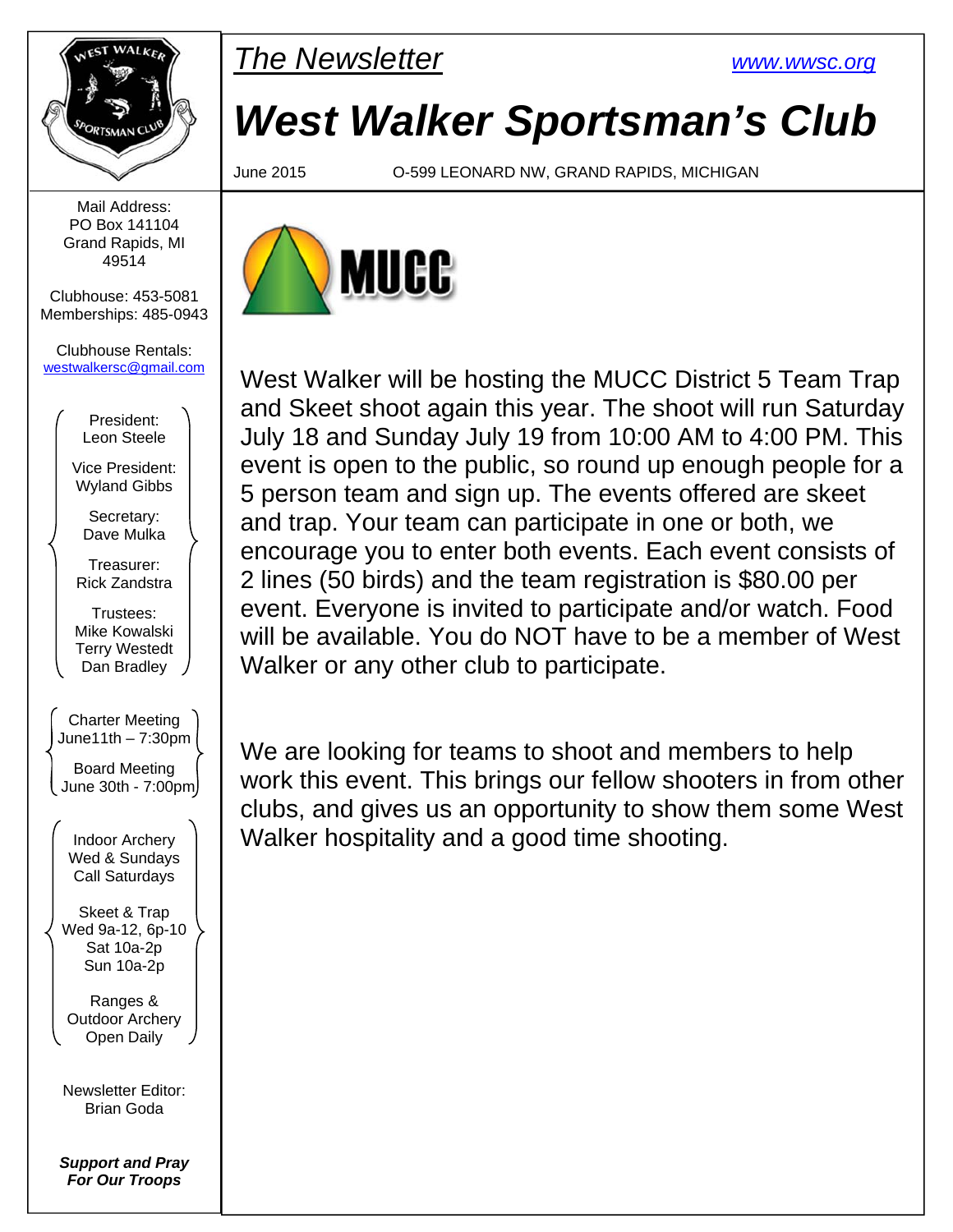

# **Hunter Safety**

West Walker is proud to support the DNR Hunter Safety program. Instructors are certified by the Michigan Department of Natural Resources. Our instructors volunteer their time and expertise to teach and make hunting the truly safe sport it is.

This is a twelve hour course consisting of both classroom instruction as well as practical hands-on training. Class work consists of learning and understanding the hunter safety book, various demonstrations, and the written safety test. Students are also given hands-on experience with shot guns, pistols, and .22 rifles as well as the safe way of crossing a fence, walking in a field with other hunters, and removing a firearm from a vehicle.

We offer two Hunter Safety classes every year, one in July and one in August. Sign up for classes begins in May. Class size is limited so be sure to sign up early to reserve your spot. The cost is \$8.00 and you must pre-register. **Attendance on all 4 dates is mandatory**. To register or for more information please contact Ron Kobel at 453-3645.

### Hunt Safely!!!

| 2015 Hunter Safety Class Schedule      |                                       |  |  |  |  |
|----------------------------------------|---------------------------------------|--|--|--|--|
| Class $#1 - July$                      | Class #2 - August                     |  |  |  |  |
| Saturday, July 18 9:00 am - 1:00 pm    | Saturday, Aug 15 9:00 am - 1:00 pm    |  |  |  |  |
| Tuesday, July 21 7:00 pm $-9:00$ pm    | Tuesday, Aug 18 7:00 pm - 9:00 pm     |  |  |  |  |
| Thursday, July 23 7:00 pm $-$ 9:00 pm  | Thursday, Aug 20, 7:00 pm $-$ 9:00 pm |  |  |  |  |
| Saturday, July 25 $9:00$ am $-1:00$ pm | Saturday, Aug 22 9:00 am - 1:00 pm    |  |  |  |  |



For a limited time, earn up to \$100.00 when you purchase qualifying Winchester Ammunition. Minimum purchase 10 boxes Winchester AA Ammunition (\$20.00) and maximum purchase 50 boxes Winchester Ammunition (\$100.00) Ammo contained in 50<sup>th</sup> Anniversary Commemorative Wood Box is eligible.

For more details go to: http://www.winchester.com/library/specialoffers/Pages/aa-rebate.aspx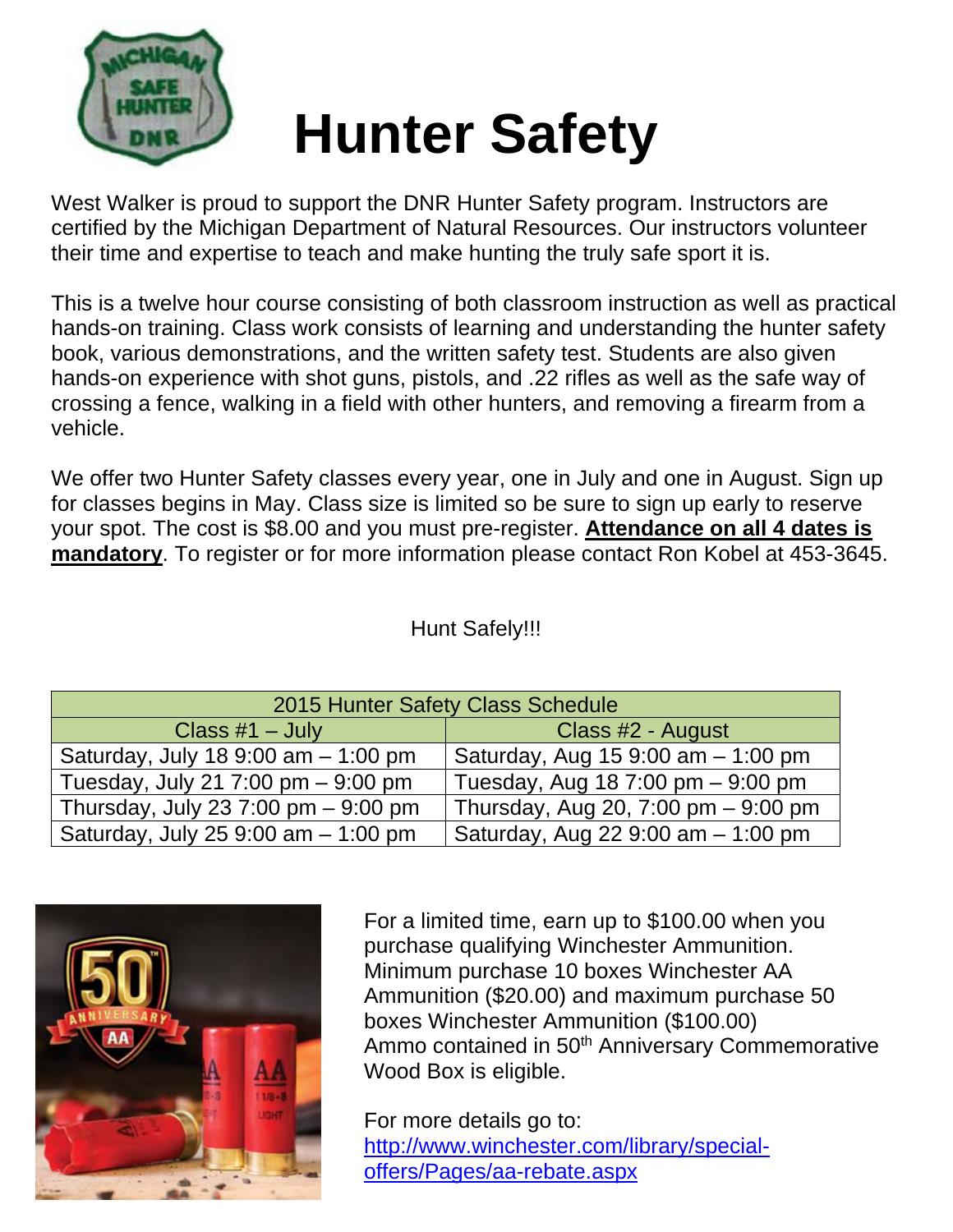#### **Gun Safes**

Walk – In Vault Doors Fort Knox – American Security – Graffunder

## **HOOGERHYDE SAFE**

1033 Leonard St NW, Grand Rapids, MI 49504 **Phone: (616) 458-6365** Fax: (616) 485-2554

**Jun 30 Marlin 60 (.22lr) AND Savage Rascal (.22lr)** 

**Aug 25 Ruger American Centerfire std or youth cal.** 

**Nov 24 Springfield XD 3", .40Cal w/night sights**  Dec 29 | Beretta A300 Outlander Camo Max4 12ga.

**Oct 27 Savage 11/111 Trophy Hunter XP w/Nikon scope** 

**Jul 28 S&W Model 642 .38cal** 

**Sep 29 Glock 42 .380 Cal Semi-auto** 

**2015 Big Gun Raffle**

**Jan 27 Glock G21Gen 4 or G30S in .45 cal Rod Cotts #92 Feb 24 Savage B-mag 17WSM Mark Crauss #242**  Mark Crauss #242 **Mar 31 | Ruger LC9 Model 3200 9mm**  $\blacksquare$  **John Hawkins #102** Apr 28 | Ruger 10/22 Distributor Exclusive | Kelvin Sikkema #266 **May 26 S&W M&P Shield, 9mm Noting Street Street Street Street Street Street Street Street Street Street Street Street Street Street Street Street Street Street Street Street Street Street Street Street Street Street Stree** 

## **SK FULL DRAW 3-D ARCHERY RANGE**

10751 12th Ave., Grand Rapids, MI 49534 Phone: **(616) 791-7970** 

Open 7 Days **Stan Kurek** Dawn to Dusk WWSC Member

#### **June Range Hours**

Mon – Sat: 9:00am – 9:15pm Sundays: 10:00am – 9:15pm

**June 16 – 31** 

Mon – Sat: 9:00am – 9:15pm Sundays: 10:00am – 9:15pm Link for range hours: http://www.wwsc.org/rangehours.shtml **Link for range rules:** Eink for range rules:<br>
Reserved the end of the end of the end of the end of the end of the end of the end of the end of the end of the end of the end of the end of the end of the end of the end of t

|  | Recent<br><b>ATA</b><br><b>Scores</b> |          |  |  |  |
|--|---------------------------------------|----------|--|--|--|
|  |                                       |          |  |  |  |
|  |                                       |          |  |  |  |
|  | June 3rd, 2015                        |          |  |  |  |
|  | <b>Singles</b>                        |          |  |  |  |
|  | <b>KLDewild</b><br>John Schroeder     | 48<br>48 |  |  |  |
|  | <b>Handicap</b>                       |          |  |  |  |
|  | <b>Terry Westedt</b>                  | 44       |  |  |  |





## Range Monitors Wanted

Dennis Kufauhl 44<br>John Schroeder 44

Tom May 40

John Schroeder

**Doubles** 

West Walker Sportsman Club is looking for range monitors to check memberships on the rifle & pistol ranges in four to six hour shifts. If you are retired or have free time during the daylight hours and share an interest in promoting a safe shooting environment, please contact Don Mize at 616-334- 3246. These are voluntary positions. Qualified monitors will receive free annual membership renewal.

Congratulations to Brian Goda for hitting 98 out of 100 at the 2015 ATA Great Lakes Grand RIO Handicap Championship. That earned him an overall second place award.

Range Monitors are in charge at the rifle/pistol ranges, they have full authority to dismiss any member, including Charter members, who do not obey WWSC safety rules.

**June 1 – 15**